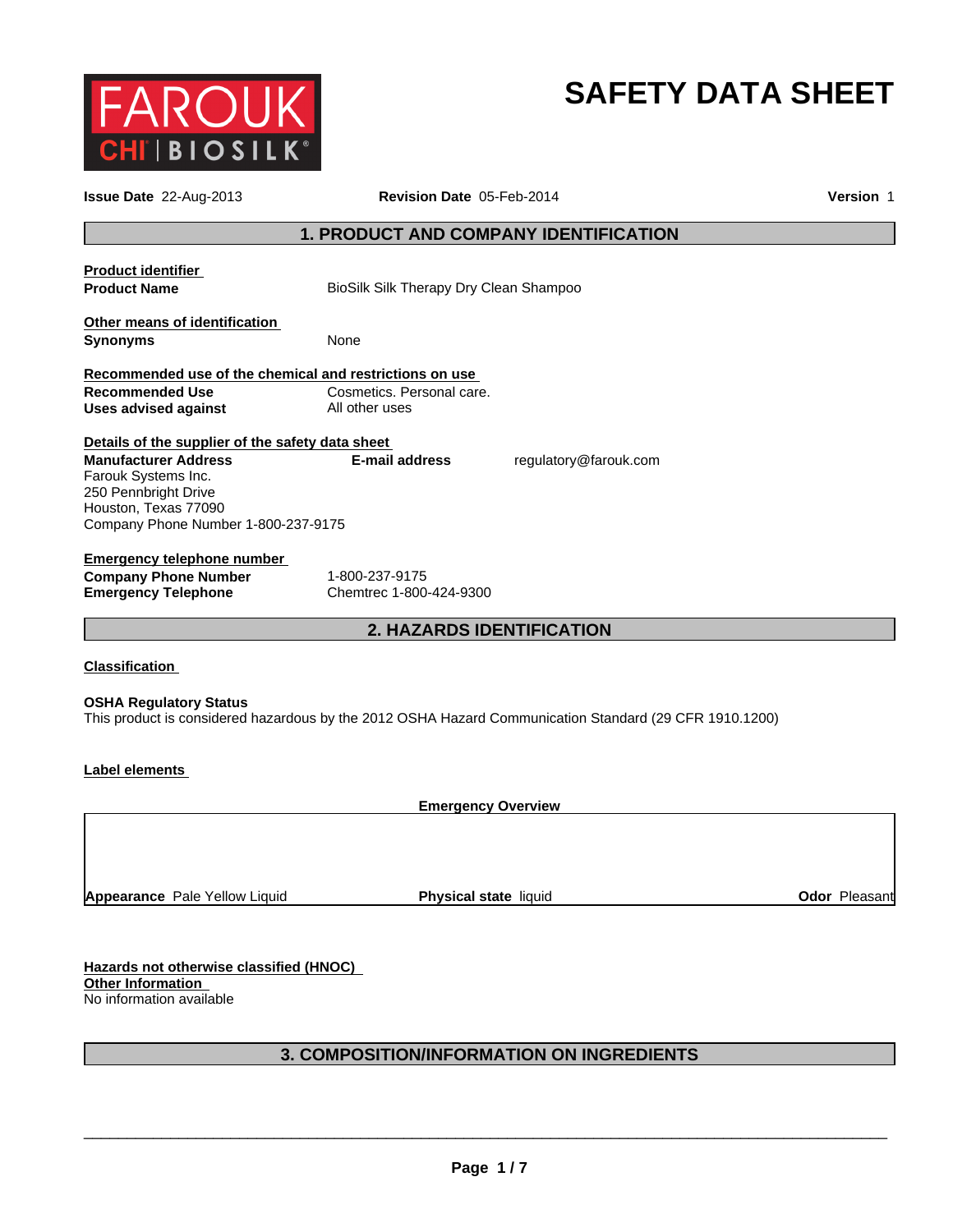| Composition:                                                  | The complete ingredient list for the finished products(s) is as follows:                                                                                                                                                                                                                                                                                                                                                                                                                                                                                                                                                                                                                                |  |  |  |  |
|---------------------------------------------------------------|---------------------------------------------------------------------------------------------------------------------------------------------------------------------------------------------------------------------------------------------------------------------------------------------------------------------------------------------------------------------------------------------------------------------------------------------------------------------------------------------------------------------------------------------------------------------------------------------------------------------------------------------------------------------------------------------------------|--|--|--|--|
| Citronellol                                                   | Hydrofluorocarbon 152a, Alcohol Denat., Hydrolyzed Silk, Symphytum Officinale Leaf Extract,<br>Anthemis Nobilis Flower Extract, Mentha Piperita (Peppermint) Leaf Extract, Lavandula Angustifolia<br>(Lavender) Extract, Salvia Sclarea (Clary) Extract, Tocopheryl (Vitamin E) Acetate, Retinyl (Vitamin A)<br>Palmitate, Panthenol, Crambe Abyssinica Seed Oil, PEG-2 Dimeadowfoamamidoethylmonium<br>Methosulfate, Squalene, Aluminum Starch Octenylsuccinate, Acrylates Copolymer, Magnesium<br>Carbonate, Cyclotetrasiloxane, Cyclopentasiloxane, VP/VA Copolymer, Polysilicone-19, Silica,<br>Propanediol, Fragrance (Parfum), Benzyl Benzoate, Hexyl Cinnamal, Linalool, Alpha-Isomethyl Ionone, |  |  |  |  |
| CAS No.<br>Weight-%<br><b>Chemical Name</b>                   |                                                                                                                                                                                                                                                                                                                                                                                                                                                                                                                                                                                                                                                                                                         |  |  |  |  |
| 1,1-Difluoroethane (Hydrofluorocarbon 152A)<br>75-37-6<br>>75 |                                                                                                                                                                                                                                                                                                                                                                                                                                                                                                                                                                                                                                                                                                         |  |  |  |  |
| Ethanol<br>64-17-5<br>$10 - 20$                               |                                                                                                                                                                                                                                                                                                                                                                                                                                                                                                                                                                                                                                                                                                         |  |  |  |  |

# **4. FIRST AID MEASURES**

#### **First aid measures**

| <b>General advice</b>                                       | No hazards which require special first aid measures. When symptoms persist or in all cases<br>of doubt seek medical advice.                                                        |
|-------------------------------------------------------------|------------------------------------------------------------------------------------------------------------------------------------------------------------------------------------|
| Eye contact                                                 | Rinse thoroughly with plenty of water for at least 15 minutes, lifting lower and upper eyelids.<br>If discomfort of irritation persists, seek medical attention.                   |
| <b>Skin Contact</b>                                         | If skin problems occur, discontinue use. If symptoms persist, seek medical attention.                                                                                              |
| <b>Inhalation</b>                                           | Not an expected route of exposure.                                                                                                                                                 |
| <b>Ingestion</b>                                            | In case of accidental ingestion, DO NOT INDUCE VOMITING. Contact Poison Control<br>Center or local emergency telephone number for assistance. Seek immediate medical<br>attention. |
| Most important symptoms and offects, both acute and delayed |                                                                                                                                                                                    |

#### <u>st important symptoms and effects, both acute and delayed</u>

**Symptoms** No information available.

#### **Indication of any immediate medical attention and special treatment needed**

**Note to physicians** Treat symptomatically.

# **5. FIRE-FIGHTING MEASURES**

#### **Suitable extinguishing media**

Dry chemical, CO2, water spray or alcohol-resistant foam.

**Unsuitable extinguishing media** Caution: Use of water spray when fighting fire may be inefficient.

# **Specific hazards arising from the chemical**

No information available.

**Explosion data Sensitivity to Mechanical Impact** None. **Sensitivity to Static Discharge** None.

## **Protective equipment and precautions for firefighters**

As in any fire, wear self-contained breathing apparatus pressure-demand, MSHA/NIOSH (approved or equivalent) and full protective gear.

**Flash point** Not Applicable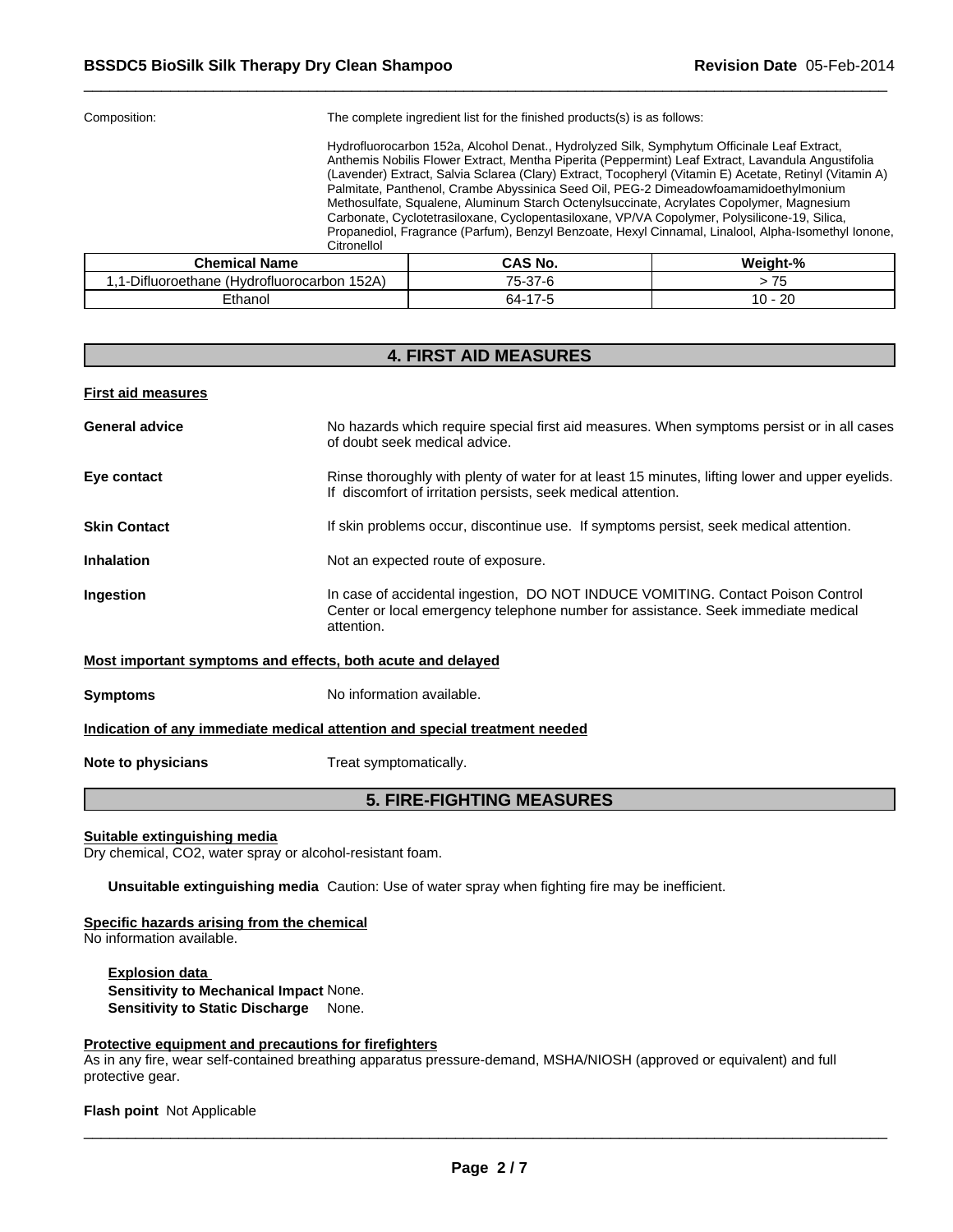# **6. ACCIDENTAL RELEASE MEASURES**

#### **Personal precautions, protective equipment and emergency procedures**

| <b>Personal precautions</b>                                  | Avoid contact with eyes.                                                                                       |
|--------------------------------------------------------------|----------------------------------------------------------------------------------------------------------------|
| <b>Environmental precautions</b>                             |                                                                                                                |
| <b>Environmental precautions</b>                             | See Section 12 for additional ecological information.                                                          |
| Methods and material for containment and cleaning up         |                                                                                                                |
| <b>Methods for containment</b>                               | Prevent further leakage or spillage if safe to do so.                                                          |
| Methods for cleaning up                                      | Pick up and transfer to properly labeled containers.                                                           |
|                                                              | <b>7. HANDLING AND STORAGE</b>                                                                                 |
| <b>Precautions for safe handling</b>                         |                                                                                                                |
| Advice on safe handling                                      | Avoid contact with eyes.                                                                                       |
| Conditions for safe storage, including any incompatibilities |                                                                                                                |
| <b>Storage Conditions</b>                                    | Keep out of the reach of children. Keep containers tightly closed in a dry, cool and<br>well-ventilated place. |
| Incompatible materials                                       | None known based on information supplied.                                                                      |

# **8. EXPOSURE CONTROLS/PERSONAL PROTECTION**

#### **Control parameters**

**Exposure Guidelines** This product, as supplied, does not contain any hazardous materials with occupational exposure limits established by the region specific regulatory bodies.

|                      | <u>and a come in this activities with the rediction advisors of the set of the set of the set of the set of the s</u> |                                       | ------                      |
|----------------------|-----------------------------------------------------------------------------------------------------------------------|---------------------------------------|-----------------------------|
| <b>Chemical Name</b> | <b>ACGIH TLV</b>                                                                                                      | <b>OSHA PEL</b>                       | <b>NIOSH IDLH</b>           |
| Ethanol              | STEL: 1000 ppm                                                                                                        | TWA: 1000 ppm                         | IDLH: 3300 ppm              |
| 64-17-5              |                                                                                                                       | TWA: $1900 \text{ mg/m}^3$            | TWA: 1000 ppm               |
|                      |                                                                                                                       | (vacated) TWA: 1000 ppm               | TWA: 1900 mg/m <sup>3</sup> |
|                      |                                                                                                                       | (vacated) TWA: 1900 mg/m <sup>3</sup> |                             |

# **Appropriate engineering controls**

| <b>Engineering Controls</b> | None under normal use conditions. |
|-----------------------------|-----------------------------------|
|-----------------------------|-----------------------------------|

#### **Individual protection measures, such as personal protective equipment**

| <b>Eye/face protection</b>            | No special technical protective measures are necessary.                                                                                                                                                                                                                                                                          |
|---------------------------------------|----------------------------------------------------------------------------------------------------------------------------------------------------------------------------------------------------------------------------------------------------------------------------------------------------------------------------------|
| Skin and body protection              | No special technical protective measures are necessary.                                                                                                                                                                                                                                                                          |
| <b>Respiratory protection</b>         | If exposure limits are exceeded or irritation is experienced, NIOSH/MSHA approved<br>respiratory protection should be worn. Positive-pressure supplied air respirators may be<br>required for high airborne contaminant concentrations. Respiratory protection must be<br>provided in accordance with current local regulations. |
| <b>General Hygiene Considerations</b> | None under normal use conditions.                                                                                                                                                                                                                                                                                                |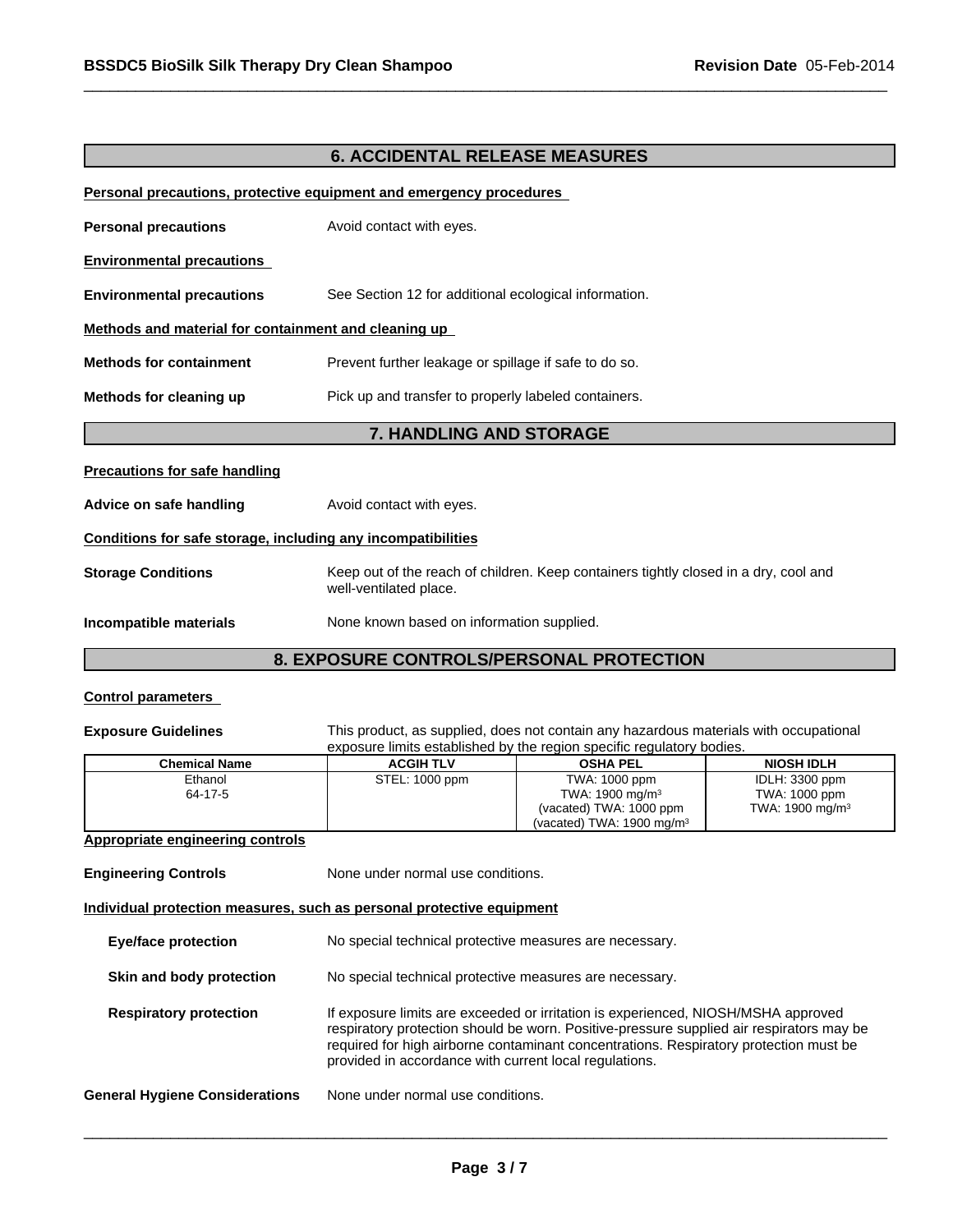# **9. PHYSICAL AND CHEMICAL PROPERTIES**

#### **Information on basic physical and chemical properties**

| <b>Physical state</b><br>Appearance<br>Color                                                                                                                                                                                                                                                                                                                                                | liquid<br>Pale Yellow Liquid<br>white light yellow                                                                                                                                                                                              | Odor<br><b>Odor threshold</b> | Pleasant<br>No information available |
|---------------------------------------------------------------------------------------------------------------------------------------------------------------------------------------------------------------------------------------------------------------------------------------------------------------------------------------------------------------------------------------------|-------------------------------------------------------------------------------------------------------------------------------------------------------------------------------------------------------------------------------------------------|-------------------------------|--------------------------------------|
| <b>Property</b><br>рH<br><b>Melting point/freezing point</b><br>Boiling point / boiling range<br><b>Flash point</b><br><b>Evaporation rate</b><br>Flammability (solid, gas)<br><b>Flammability Limit in Air</b><br><b>Upper flammability limit</b><br>Lower flammability limit<br>Vapor pressure<br>Vapor density<br><b>Specific Gravity</b><br><b>Water solubility</b><br><b>Viscosity</b> | Values<br>No information available<br>Not Applicable<br>No information available °F<br>Not Applicable<br>Not Applicable<br>Not Applicable<br>Not Applicable<br>Not Applicable<br>Not Applicable<br>Soluble in water<br>No information available | Remarks • Method              |                                      |
| <b>Other Information</b>                                                                                                                                                                                                                                                                                                                                                                    |                                                                                                                                                                                                                                                 |                               |                                      |
| Molecular weight<br><b>VOC Content (%)</b><br><b>Density</b>                                                                                                                                                                                                                                                                                                                                | Not Applicable<br>17<br>Not Applicable                                                                                                                                                                                                          |                               |                                      |

# **10. STABILITY AND REACTIVITY**

**Reactivity**  No data available

#### **Chemical stability**

Stable under recommended storage conditions.

#### **Possibility of Hazardous Reactions**

None under normal processing.

**Hazardous polymerization** Hazardous polymerization does not occur.

#### **Conditions to avoid**

None known based on information supplied.

#### **Incompatible materials**

None known based on information supplied.

#### **Hazardous Decomposition Products**

None known based on information supplied.

# **11. TOXICOLOGICAL INFORMATION**

#### **Information on likely routes of exposure**

**Product Information** No data available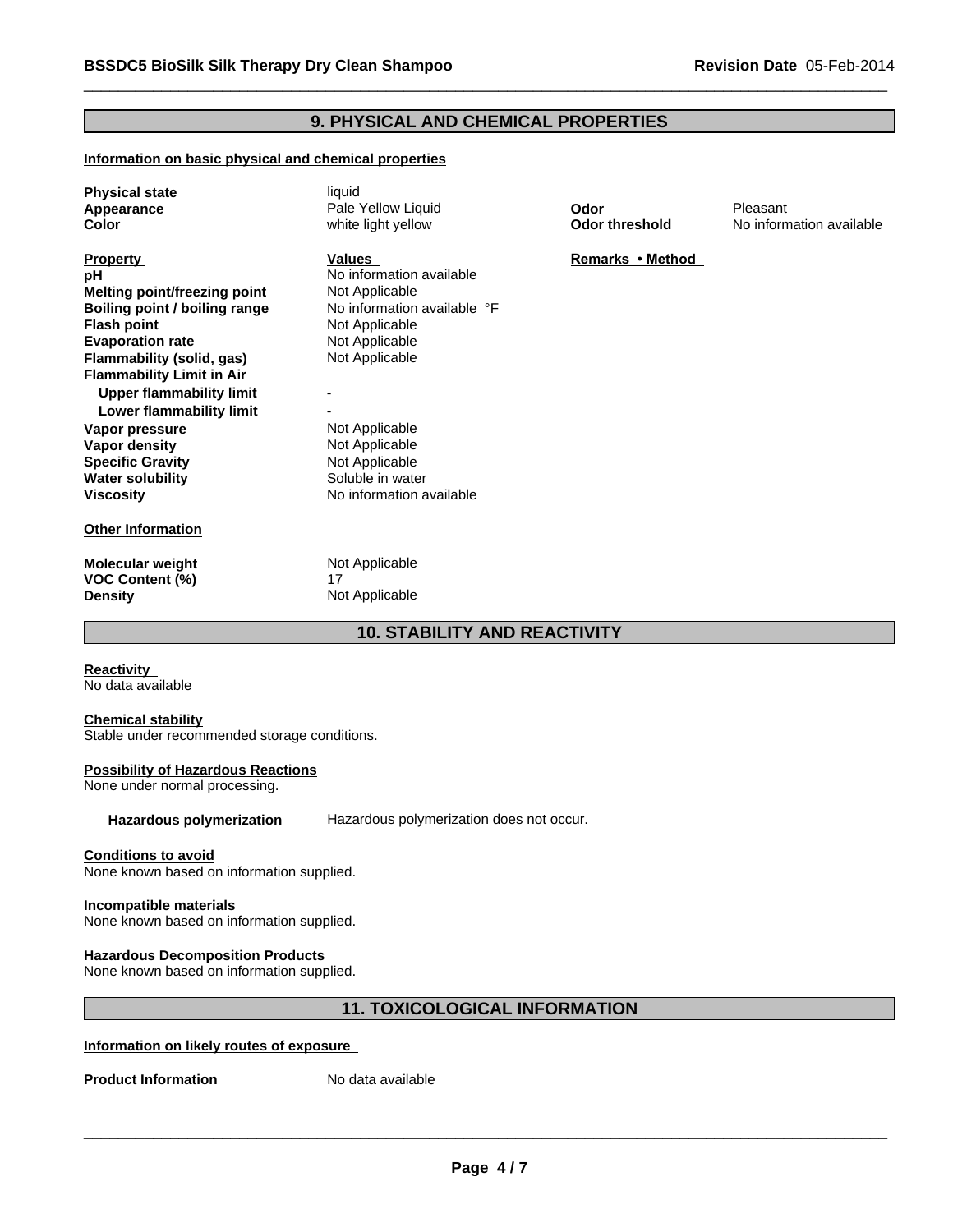| <b>Inhalation</b>   | No data available. |
|---------------------|--------------------|
| Eye contact         | No data available. |
| <b>Skin Contact</b> | No data available. |
| Ingestion           | No data available. |

| <b>Chemical Name</b> | Oral LD50              | Dermal LD50 | <b>Inhalation LC50</b>                                                           |
|----------------------|------------------------|-------------|----------------------------------------------------------------------------------|
| Ethanol              | Rat<br>7060 mg/kg<br>= |             | Rat<br>$\Lambda$ h<br>124.7<br>' ma∕L<br>$\overline{\phantom{0}}$<br>141.<br>- 1 |
| 64-17-5              |                        |             |                                                                                  |

#### **Information on toxicological effects**

**Symptoms** No information available.

#### **Delayed and immediate effects as well as chronic effects from short and long-term exposure**

| <b>Sensitization</b>            |                           | No information available. |            |             |  |  |
|---------------------------------|---------------------------|---------------------------|------------|-------------|--|--|
| Germ cell mutagenicity          |                           | No information available. |            |             |  |  |
| Carcinogenicity                 | No information available. |                           |            |             |  |  |
| <b>Chemical Name</b>            | <b>ACGIH</b>              | <b>IARC</b>               | <b>NTP</b> | <b>OSHA</b> |  |  |
| Ethanol                         | A3                        | Group 1                   | Known      |             |  |  |
| 64-17-5                         |                           |                           |            |             |  |  |
| <b>Reproductive toxicity</b>    |                           | No information available. |            |             |  |  |
| <b>STOT - single exposure</b>   |                           | No information available. |            |             |  |  |
| <b>STOT - repeated exposure</b> |                           | No information available. |            |             |  |  |
| <b>Aspiration hazard</b>        |                           | No information available. |            |             |  |  |

**Numerical measures of toxicity - Product Information** 

**The following values are calculated based on chapter 3.1 of the GHS document** .

# **12. ECOLOGICAL INFORMATION**

#### **Ecotoxicity**

| <b>Chemical Name</b> | Algae/aguatic plants | Fish                                                   | <b>Toxicity to</b><br>microorganisms                    | <b>Crustacea</b>                                      |
|----------------------|----------------------|--------------------------------------------------------|---------------------------------------------------------|-------------------------------------------------------|
| Ethanol              |                      | 12.0 - 16.0: 96 h                                      |                                                         | EC50 = 34634 mg/L 30 min   9268 - 14221: 48 h Daphnia |
| 64-17-5              |                      | LC50 static 100: 96 h                                  | Oncorhynchus mykiss mL/L $\mid$ EC50 = 35470 mg/L 5 min | magna mg/L LC50 2: 48 h<br>Daphnia magna mg/L EC50    |
|                      |                      | Pimephales promelas mg/L<br>LC50 static 13400 - 15100: |                                                         | Static                                                |
|                      |                      | 96 h Pimephales promelas<br>mg/L LC50 flow-through     |                                                         |                                                       |

#### **Persistence and degradability**

No information available.

#### **Bioaccumulation**

No information available.

| Chemical<br>.<br><b>Name</b> | coefficient<br>n.<br>$\cdot$<br>titi∩n |
|------------------------------|----------------------------------------|
| Ethanol<br>64-17-5           | റ ാറ<br>-∪.ა∠                          |

# Other adverse effects Moniformation available<br> **All the Second Structure of the Second Structure of the Second Structure of the Second Structure of the Second Structure of the Second Structure of the Second Structure of th 13. DISPOSAL CONSIDERATIONS**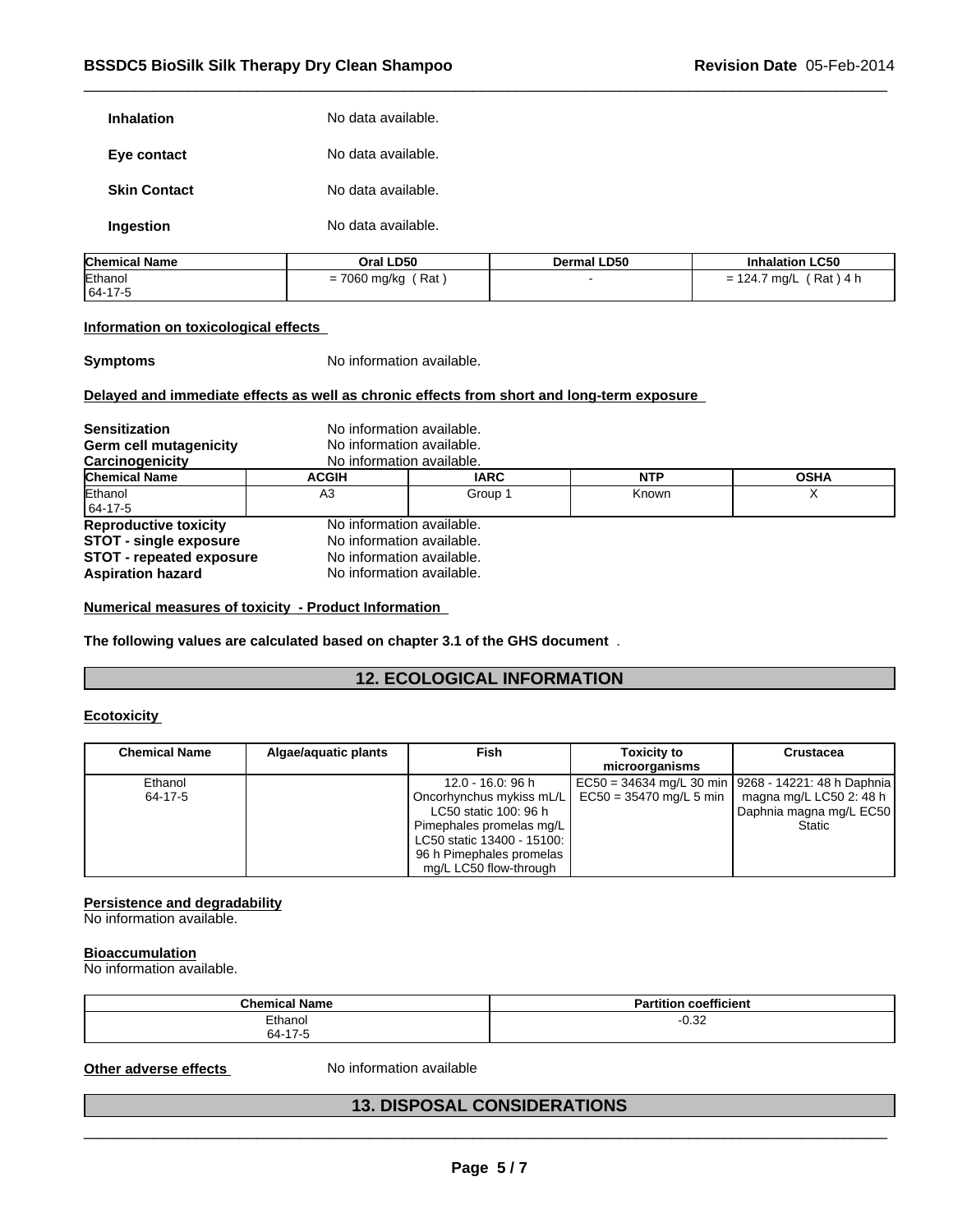#### **Waste treatment methods**

**Disposal of wastes Dispose of contents/containers in accordance with local regulations.** 

**Contaminated packaging Dispose of in accordance with local regulations.** 

| <b>Chemical Name</b> | <b>California</b><br>। Hazardous Waste Status |
|----------------------|-----------------------------------------------|
| Ethanol              | Toxic                                         |
| 64-17-5<br>7-0       | 'anitable                                     |

### **14. TRANSPORT INFORMATION**

**DOT** Consumer Commodity ORM-D

| <b>IATA</b>                    |                             |  |
|--------------------------------|-----------------------------|--|
| Proper shipping name           | Consumer Commodity, ID 8000 |  |
| <b>Hazard Class</b>            | 9                           |  |
| <b>Subsidiary hazard class</b> | Miscellaneous               |  |
| <b>Packing Group</b>           | Pkg Inst-910                |  |
| <b>IMDG</b>                    |                             |  |
| UN/ID No.                      | 1950                        |  |
| Proper shipping name           | Aerosols, Flammable         |  |
| <b>Hazard Class</b>            | 2.1                         |  |

**Packing Group Limited Qty** 

### **15. REGULATORY INFORMATION**

#### **International Inventories**

#### **Legend:**

**TSCA** - United States Toxic Substances Control Act Section 8(b) Inventory **DSL/NDSL** - Canadian Domestic Substances List/Non-Domestic Substances List **EINECS/ELINCS** - European Inventory of Existing Chemical Substances/European List of Notified Chemical Substances **ENCS** - Japan Existing and New Chemical Substances **IECSC** - China Inventory of Existing Chemical Substances **KECL** - Korean Existing and Evaluated Chemical Substances **PICCS** - Philippines Inventory of Chemicals and Chemical Substances **AICS** - Australian Inventory of Chemical Substances

#### **US Federal Regulations**

#### **SARA 313**

Section 313 of Title III of the Superfund Amendments and Reauthorization Act of 1986 (SARA). This product does not contain any chemicals which are subject to the reporting requirements of the Act and Title 40 of the Code of Federal Regulations, Part 372

#### **SARA 311/312 Hazard Categories**

| Acute health hazard          | No |  |
|------------------------------|----|--|
| <b>Chronic Health Hazard</b> | No |  |
|                              |    |  |
|                              |    |  |